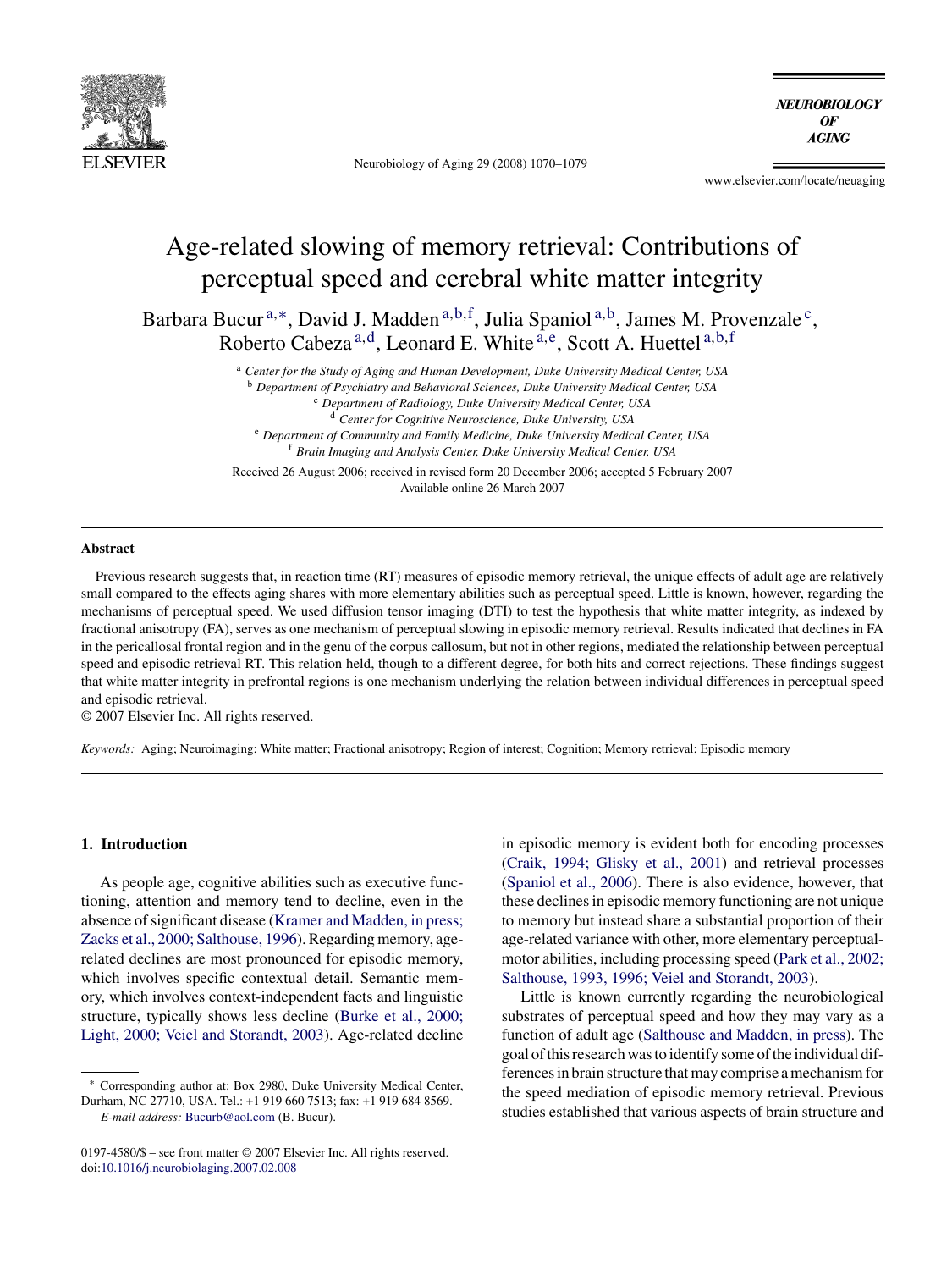functioning, particularly in the prefrontal and medial temporal lobe regions, change during adulthood in a manner that has both task-independent and task-specific influences on memory performance ([Cabeza, 2001, 2002; Grady, 2005; Park and](#page-8-0) [Gutchess, 2005\).](#page-8-0) Further, age-related deficits in measures of fluid intelligence and processing speed have been linked to several aspects of brain structure and function, including agerelated decline in cortical volume, particularly the prefrontal regions [\(Schretlen et al., 2000\),](#page-8-0) as well as to decline in the neurotransmitter dopamine, especially in the basal ganglia ([Braver and Barch, 2002; Li et al., 2001\).](#page-8-0)

In this study, we investigated the potential role of cerebral white matter integrity as a mediator of the relation between perceptual speed and episodic retrieval. Because memory retrieval involves other complex cognitive processes in addition to memory (e.g., attention), it is likely to depend on neural networks that are distributed widely throughout the brain; thus, white matter pathways would be essential for maintaining the coherence of information processing within these pathways [\(Greenwood, 2000; Tisserand and Jolles,](#page-8-0) [2003\).](#page-8-0) Anatomical studies of nonhuman primates [\(Peters](#page-8-0) [and Sethares, 2002\),](#page-8-0) as well as human neuroimaging studies ([Gunning-Dixon and Raz, 2000; Leaper et al., 2001; Madden](#page-8-0) [et al., 2004; O'Sullivan et al., 2001; Sullivan et al., 2006; van](#page-8-0) [den Heuvel et al., 2006\),](#page-8-0) suggest that decreasing white matter integrity in older adults may lead to decreases in perceptual speed. Further, in a diffusion tensor imaging (DTI) investigation using ageing Rhesus monkeys, [Makris et al. \(2006\)](#page-8-0) found that regional decreases in fractional anisotropy (FA), one index of white matter integrity, were negatively correlated with performance on tests of executive functioning but not for recognition memory.

We assessed white matter integrity using DTI, which is an MR technique that measures the rate and direction of diffusion of water molecules in neural tissue [\(Beaulieu, 2002\).](#page-8-0) Water diffusion can be described as occurring equally in all directions (isotropic diffusion) or occurring primarily in one direction (anisotropic). For instance, water diffusion in cerebral gray matter has a relatively low degree of anisotropy. On the other hand, water diffusion in white matter has varying degrees of anisotropy depending on many factors, such as the degree of compactness of white matter tracts, their myelination and number of axons within a specific region. Fractional anisotropy is an index of the degree to which water molecules diffuse in a single direction. FA values range from 0 (isotropic diffusion) to 1 (highly anisotropic diffusion). Various white matter disease processes, as well as the normal aging process can produce loss of white matter integrity and decreases in FA values. Several previous investigations have reported an age-related decline in FA consistent with a decline in white matter integrity [\(Moseley, 2002\).](#page-8-0) There is a general anterior to posterior gradient of the age-related decline in FA, with the prefrontal regions exhibiting the greatest change, but decline is also evident in regions (e.g., posterior periventricular) outside of the frontal lobe ([Head et al., 2004; Madden et al.,](#page-8-0) [2007; Pfefferbaum et al., 2005; Salat et al., 2005\).](#page-8-0)

It is clear that white matter integrity supports performance on a wide variety of cognitive tasks [\(Madden et](#page-8-0) [al., 2004; O'Sullivan et al., 2001; Sullivan et al., 2001;](#page-8-0) [Ylikoski et al., 1993\).](#page-8-0) Indeed, [Ylikoski et al. \(1993\)](#page-9-0) found that as the number of white matter lesions increased, performance on neuropsychological measures of processing speed and attention decreased. Other studies have demonstrated a relationship between decreasing white matter integrity and decreasing cognitive performance, as indexed by decreasing FA [\(Madden et al., 2004; O'Sullivan et al., 2001;](#page-8-0) [Sullivan et al., 2001\)](#page-8-0) or the increased rate of diffusion ([O'Sullivan et al., 2001\).](#page-8-0) In view of the established relation between elementary perceptual speed and age-related cognitive change, an important unresolved issue is the degree to which white matter integrity mediates perceptual speed.

To assess the role of white matter integrity as a mediator of perceptual speed effects, we used regression analyses similar to those that have established the role of speed as a mediator of age-related differences in memory performance ([Moseley, 2002; Pfefferbaum et al., 2005; Salthouse, 1996;](#page-8-0) [Veiel and Storandt, 2003\).](#page-8-0) These previous studies demonstrated the mediating role of perceptual speed by means of hierarchical regression models. These models compare the variance in memory performance accounted for by age, when age was the sole predictor, relative to the remaining agerelated variance when a measure of perceptual speed was entered as a predictor, before age, in the regression model. The current study expands on these findings by comparing single-task performance on semantic and episodic retrieval memory tasks. An additional contribution of this study is that we divided the episodic memory trials into those on which participants correctly categorized previously presented words as "old" (hit trials) and trials on which participants correctly categorized words that had not been presented during encoding as "new (correct rejection trials). According to dualprocess models of recognition memory, different processes are involved in correct responses to "old" words or hits versus correct responses to "new" words or correct rejections, with hits being influenced by both recollection and familiarity but correct rejections representing a lack of recollection along with a low level of familiarity ([Yonelinas, 1994\).](#page-9-0) In our experiment, during a neuroimaging session that included DTI, participants performed several behavioral tasks including memory retrieval and perceptual speed. We hypothesized that, consistent with the previous behavioral studies ([Park](#page-8-0) [et al., 2002; Salthouse, 1993; Salat et al., 2005; Veiel and](#page-8-0) [Storandt, 2003\),](#page-8-0) speed would be a significant mediator of the relation between age and episodic retrieval RT. We did not expect to find significant age differences between younger and older adults on the semantic memory task as semantic memory remains relatively well-preserved with increased age ([Zacks et al., 2000\).](#page-9-0) Critically, we also predicted that white matter integrity, especially in prefrontal regions, would mediate the relationship between speed and episodic memory retrieval.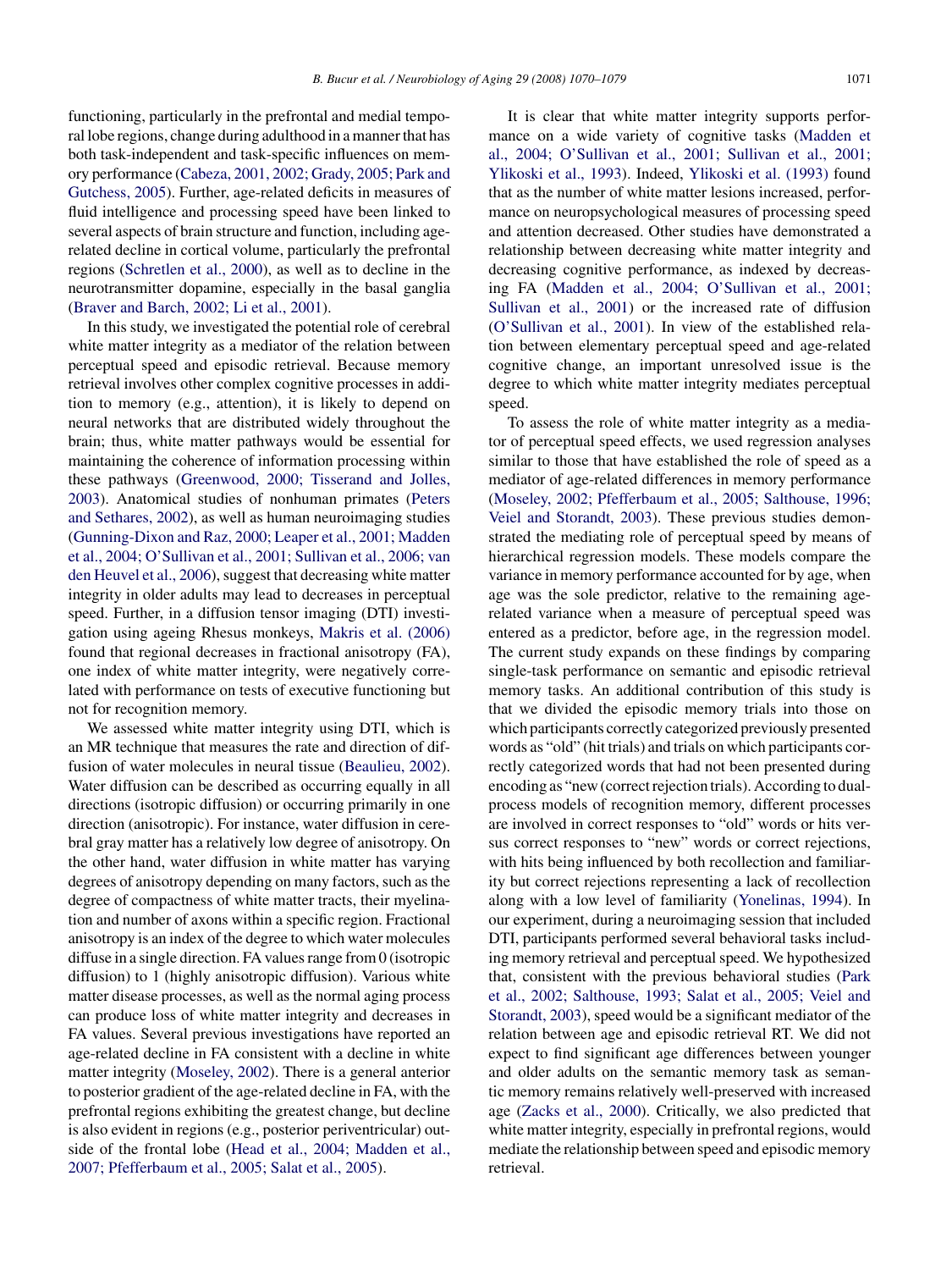# **2. Methods**

## *2.1. Design*

The behavioral and DTI data were both collected during a single scanning session, which also included functional magnetic resonance imaging (fMRI; to be reported separately). We acquired the memory performance measures during an encoding phase, a retention phase and a retrieval phase, which cycled in that sequence four times. During the encoding phase, participants viewed a series of to-beremembered words, presented one at a time and performed an encoding task (pleasant/unpleasant judgments). The DTI imaging was conducted in four runs during these encoding trials. Each encoding phase was followed first by a retention interval (during which participants performed a choice RT task) and then a retrieval phase (during which a series of words was also presented visually, one at a time). Two of the retrieval trial blocks involved episodic judgments (old/new in relation to the immediately preceding encoding trials) and two of the retrieval blocks involved semantic judgments (living/nonliving). The fMRI imaging was conducted during the four retention intervals and four retrieval blocks (Fig. 1).

## *2.2. Participants*

All procedures were approved by the Internal Review Board of the Duke University Medical Center and the participants provided written, informed consent. Nineteen older adults (9 women) between the ages of 63 and 78 years of age  $(M = 69.59$  years) and 19 younger adults (9 women) between the ages of 20 and 28 years of age  $(M=23.89$  years) participated. All participants had near visual acuity of at least 20/40, with a minimum score of 28 on the Mini-Mental State Exam [\(Folstein et al., 1975\)](#page-8-0) and scored less than 10 on the Beck Depression Inventory [\(Beck, 1978\).](#page-8-0) Participants were screened using a version of the Christensen Health Screener [\(Christensen et al., 1992\)](#page-8-0) and excluded if they reported any major medical conditions known to affect cognition (e.g., recent stroke, Parkinson's disease, etc.) or were currently taking antihypertensive or psychotropic medication. Participants'  $T_2$ -weighted structural brain images were reviewed by a neuroradiologist (one of the authors, J.M.P.) and determined to be within normal limits for atrophy, ventricular dilation and white matter lesions. We used the criterion that white matter lesions could not be: (a) more than five in number, (b) greater than 3 mm in diameter or (c) confluent (i.e., adjoining other white matter lesions) [\(Fazekas et al., 1988\).](#page-8-0)

The older adults' responses on a computer-administered digit-symbol coding test [\(Salthouse, 1992\)](#page-8-0) were slower  $(M = 1770 \text{ ms})$  than younger adults' responses  $(M = 1283 \text{ ms})$ ,  $t(36) = 5.34$ ,  $p < 0.01$ , but the two age groups were comparable in their raw scores on the Vocabulary subtest of the Wechsler Adult Intelligence Scale ([Wechsler,](#page-9-0) [1981\);](#page-9-0) younger adults *M* = 64.63; older adults *M* = 66.68. The older adult participants  $(M = 18.00)$  had significantly more years of education than did the younger adults  $(M = 16.16)$ ,  $t(36) = 2.15$ ,  $p = 0.04$ . Participants performed these psychometric and screening tests, as well as a practice version of the memory retrieval task, in a separate session approximately 2 weeks before the scanning session.



Fig. 1. The sequence of trials during each of the three task phases. During retention and retrieval, the stimulus was followed by a blank screen of variable duration (1000, 1500 or 2000 ms).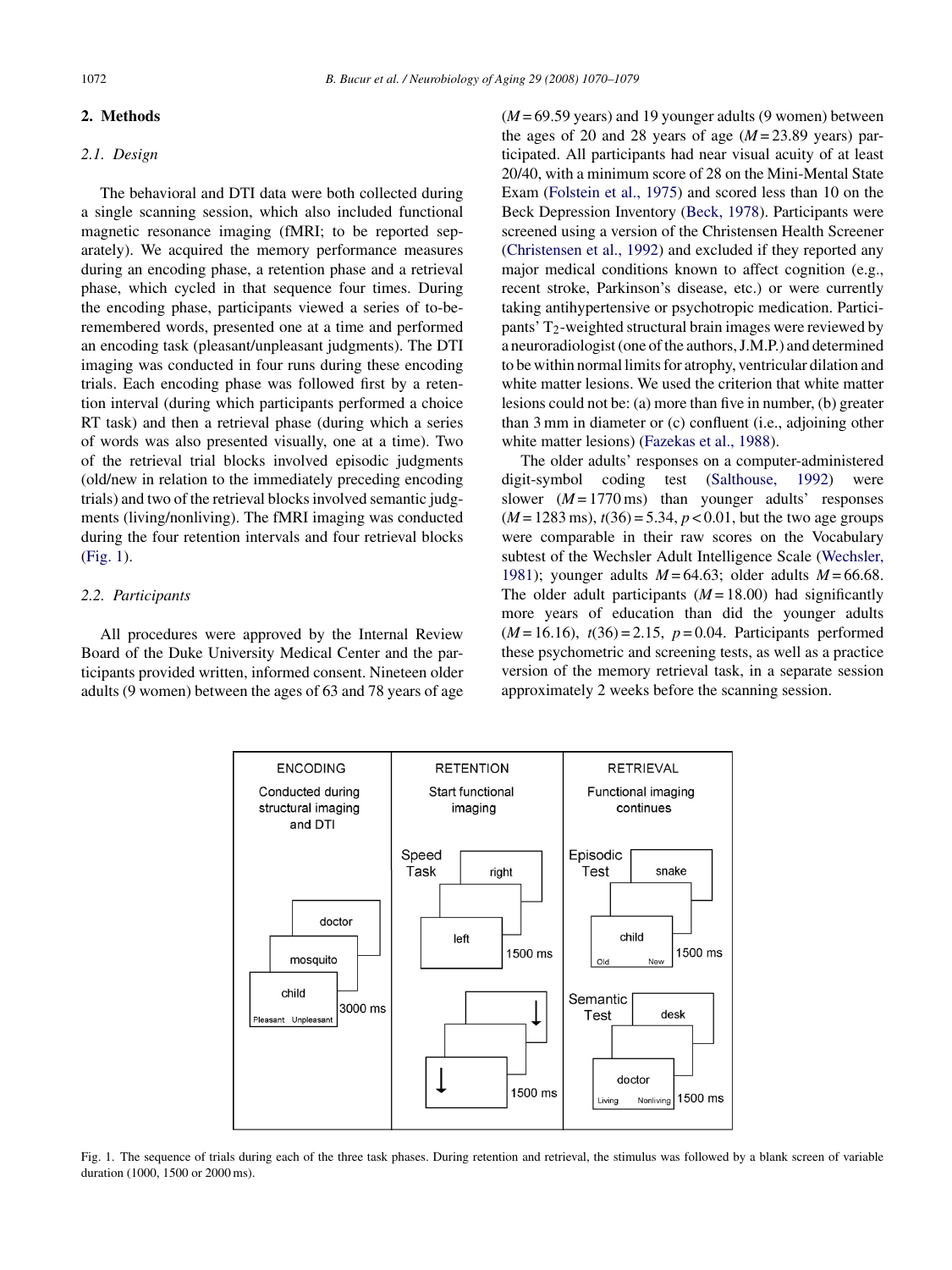#### *2.3. Stimuli and procedure*

The test stimuli consisted of 312 familiar, concrete nouns, 156 that could be classified as either living (e.g., mosquito) and 156 that could be classified as nonliving (e.g., scissors). Each word was between 4 and 9 letters in length  $(M = 6$  letters). An additional 72 words were used for practice during the separate screening session.

All phases of the task – encoding, retention and retrieval – were performed within the MR scanner during four run sequences. Participants viewed the stimuli displayed on the computer screen through liquid-crystal display goggles (Resonance Technology, Northridge, CA, USA) fitted with removable lenses that were matched to their prescription (if needed). Participants responded via two buttons on a fourbutton fiber optic response box (Resonance Technology), resting the thumb of each hand on a response button throughout testing.

During the encoding phase, which took place during the DTI imaging, participants viewed 39 words (18 words denoting living things, 18 words denoting nonliving things and 1 primacy and 2 recency buffer words) presented one at a time on the computer screen. The words were presented for 3 s each, in a fixed pseudorandom order for all participants. The participants' task was to categorize each word as "pleasant" or "unpleasant." The assignment of responses to buttons was counterbalanced over participants. Participants were instructed that each encoding block would be followed by a retrieval block, but that the task during each retrieval block could be (unpredictably) either episodic (old/new item recognition) or semantic (living/nonliving classification), without reference to the previous encoding list.

Following each encoding phase, there was a 120 s retention phase that began with a 30 s off-task period during which participants were instructed to focus on a white fixation cross. This period was in turn followed by a 90s interval during which participants completed one of two choice RT tasks, one task involved pressing the left and right response buttons to the word "left" or right presented on each trial, whereas the other task involved pressing the buttons to an arrow located on the left or right side of the display. In these tasks the stimuli remained on the screen for 1500 ms followed by a blank screen of variable duration (1000, 1500 or 2000 ms). There was a total of 4 blocks of choice RT trials, with 2 blocks, each of 30 trials, for each type of choice RT task. These four blocks were presented in an alternating sequence, counterbalanced over participants. We constructed a composite speed score by obtaining each participant's median RT for each choice RT task and then averaging these two values. Following each choice RT task, there was a 30 s off-task period during which participants were instructed to focus on a white fixation cross.

Immediately following the off-task period, participants completed the retrieval phase, consisting of either the episodic or semantic memory task. As mentioned previously, at the time of encoding, participants did not know which type of test would be presented during the subsequent retrieval phase. At the beginning of the retrieval tests, an instruction screen indicated whether the participants should perform old/new (episodic) or living/nonliving (semantic) judgments. Participants viewed the 39 words from the encoding phase along with 39 words that had not been presented during encoding. The words occurred in a pseudorandom order, and each word remained on the screen for 1500 ms followed by a blank screen of variable duration (1000, 1500 or 2000 ms). Each participant performed the semantic and episodic retrieval tests in one of two orders (ABBA or BAAB), which was counterbalanced across participants.

## *2.4. Diffusion tensor imaging*

Imaging was conducted on a GE 4T scanner. Prior to the behavioral task, we acquired the following types of whole-brain images: sagittal localizer, spoiled gradient recalled (SPGR). T<sub>2</sub>-weighted and DTI. At the start of the behavioral task, we conducted four alternating runs of DTI, started at encoding and  $T_2^*$ -weighted (functional) images, started at retrieval. Thus, there were five signal averages of the DTI sequence, one included with the other structural imaging and one conducted during each of the four encoding blocks. The DTI sequence included 30 near-axial slices, parallel to the plane connecting the anterior and posterior commissures. Slices were 3.8 mm thick with no interslice gap. Diffusion was measured in six directions, plus one image with no diffusion weighting, TR/TE = 30,000/138.8, NEX = 1, FOV =  $24 \times 24$ , flip angle =  $90^\circ$ , *b* = 1000 s/mm<sup>2</sup>, 128 × 128 matrix resolution, in-plane resolution = 1.875 mm.

We selected seven white matter regions of interest (ROIs) containing tracts providing pathways to a widely distributed network of cortical areas involved in memory retrieval. These areas include the prefrontal, anterior cingulate, medial temporal and parietal regions [\(Cabeza, 2001, 2002; Park and](#page-8-0) [Gutchess, 2005\).](#page-8-0) These ROIs, illustrated in [Fig. 2, i](#page-4-0)ncluded: (a) the cingulum bundle (CIN) providing for associational interactions along the cingulate gyrus and between cortical areas in the cingulate gyrus and the medial temporal lobe; (b) the uncinate fasciculus (UNC) connecting the inferior frontal and anterior temporal lobes; (c) the superior longitudinal fasciculus connecting the frontal lobes and lateral portions of the temporal lobe, which we have subdivided into anterior (ASL) and posterior (PSL) portions; (d) white matter slightly lateral to the genu of the corpus callosum and bounded by the frontal sulci, insular cortex and the anterior horn of lateral ventricles (PCF; pericallosal frontal) providing connections among prefrontal and subcortical areas. We also selected the genu (GNU) and splenium (SPN) of the corpus callosum as these white matter tracts provide interhemispheric connections across anterior (GNU) and posterior (SPN) portions of the cortex. These ROIs were drawn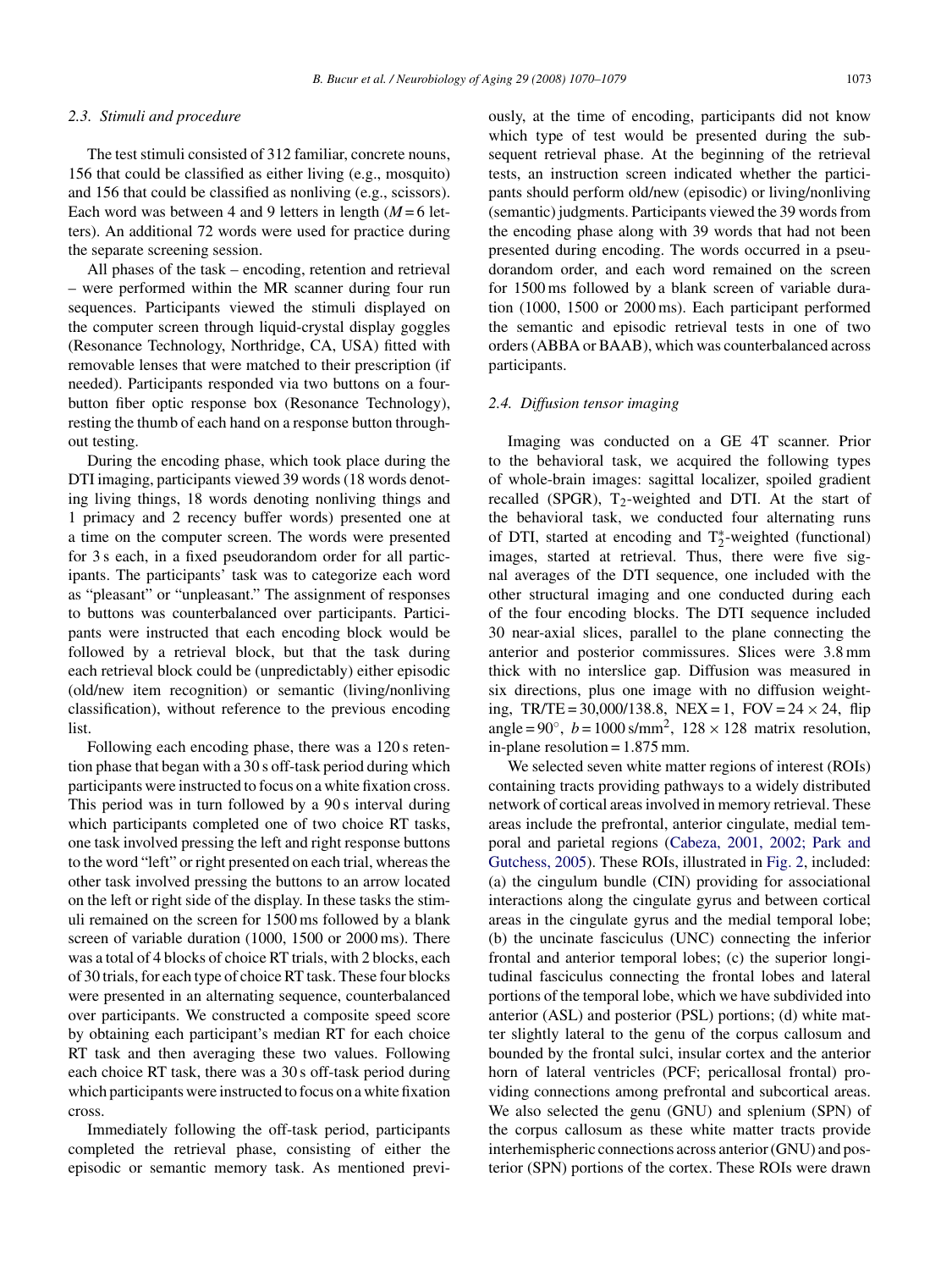<span id="page-4-0"></span>

Fig. 2. Example of white matter ROIs for a younger and older adult. The ROIs were drawn individually for each participant directly on the diffusion tensor images. GNU, Genu of the corpus callosum; SPN, splenium of the corpus callosum; PCF, pericallosal frontal white matter; ASL, white matter in the anterior portion of the superior longitudinal fasciculus; PSL, posterior portion of the superior longitudinal fasciculus; UNC, uncinate fasciculus; CIN, cingulum bundle.

directly on the diffusion tensor images by two trained operators, with the high resolution SPGR images as a guide, using previously established methods ([Madden et al., 2004,](#page-8-0) [2007\).](#page-8-0)

Prior to drawing ROIs independently, the two operators attained at least 80% spatial overlap of voxels. The genu and splenium of the corpus callosum were clearly visible on the  $T_1$ -weighted images, and thus standard anatomical landmarks were used to define these regions. The pericallosal frontal ROI was defined on image slices containing the genu of the corpus callosum. The pericallosal frontal ROI targeted the anterior centrum semiovale, where fibers of passage associated with dorsal prefrontal cortical areas and related subcortical structures would be expected to course. This ROI was bounded by gray matter at the fundi of frontal sulci anteriorly and laterally (it did not sample subcortical white matter within frontal gyri), by the anterior horn of the lateral ventricles medially and by insular cortex posteriorly. For the ASL and PSL, the ROIs were defined as beginning on the last slice where the ventricles where present and ending when the white matter tracts disappeared. For the ASL, the anterior boundary was the anterior cingulate; the posterior boundary was the central sulcus. For the PSL, the anterior boundary was the central sulcus and the posterior boundary was the precuneus. We defined the UNC as beginning on the last slice in which the brain stem was present. The anterior boundary was ten voxels beyond the rostral portion of the diencephalons and approximately three voxels wide. The posterior boundary was the top of the brain stem. We consulted the SPGR image to be certain that the ROI contained white matter only. The CIN was defined as beginning one slice above where the corpus callosum and ventricles were present. The CIN was medial to the superior longitudinal fasciculus and above the corpus callosum.

Using custom MATLAB scripts, we calculated the average FA for each ROI. For regions outside the corpus callosum, we calculated separate FA values for the left and right hemispheres.

## **3. Results**

#### *3.1. Memory retrieval performance*

On the semantic memory test, older adults did not differ significantly in either accuracy  $(M = 94\%$  for older adults, 91% for younger adults) or mean of median RT (*M* = 725 ms for older adults,  $633 \text{ ms}$  for younger adults),  $t(36) = 1.67$  $p = 0.10$ . On the episodic test, accuracy (hits–false alarms) was also not significantly different between the two age groups (*M* = 65% for older adults, 73% for younger adults),  $t(36) = -1.62 p = 0.11$ . As noted in the Introduction, current dual-process models of recognition memory propose that different processes are involved in correct responses to "old" words (hits) versus correct responses to "new" words (correct rejections) during episodic retrieval [\(Yonelinas, 1994\).](#page-9-0) Therefore, we divided the episodic retrieval data into hits and correct rejections and conducted separate analyses of RT for each type of trial. Younger adults were significantly faster than older adults for both hits  $(M = 659 \text{ ms})$ for younger adults,  $750 \text{ ms}$  for older adults),  $t(36) = 2.31$  $p = 0.03$  and correct rejections ( $M = 738$  ms for younger adults, 875 ms for older adults),  $t(36) = 3.62$   $p = 0.0009$ . Because we did not obtain age differences in semantic retrieval RT or accuracy, or in episodic accuracy, we restricted our analyses to the RT data for hit and correct rejection trials.

#### *3.2. Speed mediation of age effects in memory retrieval*

Our goal in the mediation analyses was to determine, first, whether perceptual speed (as defined by the mean of the two left/right choice RT tasks) mediated the age-related slowing in episodic retrieval RT, and secondly, whether white matter integrity mediated perceptual-motor speed. As a first step, we determined whether the assumptions of mediation ([Baron and Kenny, 1986\)](#page-8-0) were met for all of our variables of interest (age group, perceptual-motor speed, FA, hit RT and correct rejection RT). We conducted the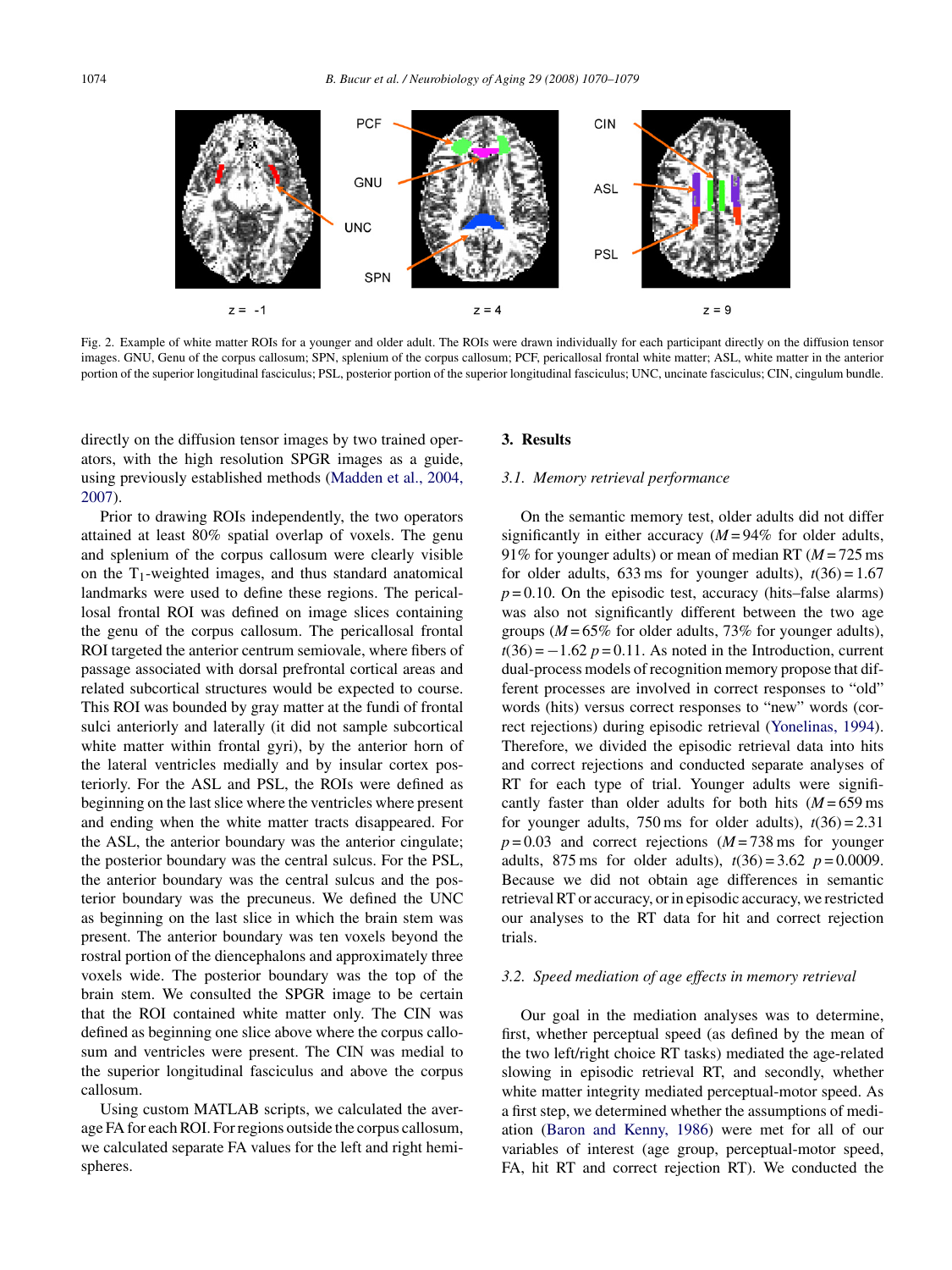Table 1 Effects of age and speed for hit and correct rejection RT

|                      | $\beta$ | r <sup>2</sup> | Increment in $r^2$ | F        | Percentage attenuation |  |
|----------------------|---------|----------------|--------------------|----------|------------------------|--|
| Hit RT               |         |                |                    |          |                        |  |
| Model 1              |         |                |                    |          |                        |  |
| Age                  | 0.359   | 0.129          |                    | $5.32*$  |                        |  |
| Model 2              |         |                |                    |          |                        |  |
| Speed                | 0.364   | 0.133          |                    | $5.52*$  |                        |  |
| Age                  | 0.252   | 0.186          | 0.053              | 2.28     | 58.91                  |  |
| Correct rejection RT |         |                |                    |          |                        |  |
| Model 1              |         |                |                    |          |                        |  |
| Age                  | 0.517   | 0.267          |                    | $13.12*$ |                        |  |
| Model 2              |         |                |                    |          |                        |  |
| Speed                | 0.564   | 0.319          |                    | $16.84*$ |                        |  |
| Age                  | 0.343   | 0.417          | 0.099              | $5.91*$  | 62.92                  |  |

 $*$  *p* < 0.05.

regression analyses to test for these relations, separately for RT on hit trials and correct rejection trials. Age group was coded as a categorical variable. We found a significant relationship between age group and hit RT  $(r=0.36,$  $p = 0.03$ ), between age group and correct rejection RT  $(r=0.52, p=0.0009)$ , between perceptual-motor speed and hit RT  $(r=0.36, p=0.02)$ , between perceptual-motor speed and correct rejection RT  $(r=0.56, p=0.0002)$  and between age and perceptual-motor speed  $(r=0.41, p=0.01)$ . Thus, our measure of perceptual speed meets the requirements for mediation.

When age group was the only predictor of hit RT, 13% of the variance was age-related (Table 1). To determine if speed was a significant mediator of the effect of age on hit RT, in a regression model predicting hit RT, we entered our perceptual-motor composite score first, followed by age. After controlling for perceptual-motor speed in this manner, age no longer accounted for significant variance in episodic hit RT. To determine the degree to which speed attenuated the amount of variance in episodic hit RT that can be explained by age, we used a procedure advocated by [Salthouse \(1993\),](#page-8-0) in which we subtracted the amount of variance in episodic hit RT uniquely associated with age (partialled for the effect of speed) from the amount of variance in episodic hit RT associated with age as a sole predictor. We then divided this difference by the amount of age-related variance in episodic hit RT when age was the sole predictor. Using this procedure, we found that speed attenuated 59% of the age-related variance in episodic hit RT.

We used these same steps to determine if speed was a mediator between age and correct rejection RT (Table 1). As the sole predictor, age accounted for 27% of the variance in correct rejection RT. Similar to the analysis for episodic hit RT, speed was a significant predictor when entered before age. Speed attenuated 63% of the age-related variance in correct rejection RT. However, age continued to account for significant variance in correct rejection RT even after controlling for speed.

# *3.3. Fractional anisotropy*

Preliminary analyses revealed no significant differences in FA between hemispheres and we thus used the average FA across hemispheres for each participant and region of interest as our FA measure. The mean FA values are presented in [Fig. 2.](#page-4-0) To protect against type I error ([Tabachnick and](#page-9-0) [Fidell, 2001\),](#page-9-0) we performed a multivariate analysis of variance (MANOVA) for the set of seven ROIs using age group as the between-subjects variable and the seven ROIs as separate dependent variables. As predicted, the results revealed a significant effect of age group,  $F(7, 30) = 6.34$ ,  $p < 0.0001$ . Univariate tests of the age group difference for each region revealed significant age differences in the ASL  $(p = 0.0060)$ , CIN (*p* = 0.0015), GNU (*p* = 0.0073), PCF (*p* = 0.0002) and SPN  $(p=0.0332)$ . In each case, mean FA was significantly lower for the older adult group reflecting age-related declines in white matter integrity (Fig. 3).

## *3.4. Fractional anisotropy mediation of perceptual speed*

To investigate whether white matter integrity mediates the relation between speed and episodic retrieval, we used the



Fig. 3. Mean FA values for each ROI by age group. For abbreviations see legend for [Fig. 2.](#page-4-0)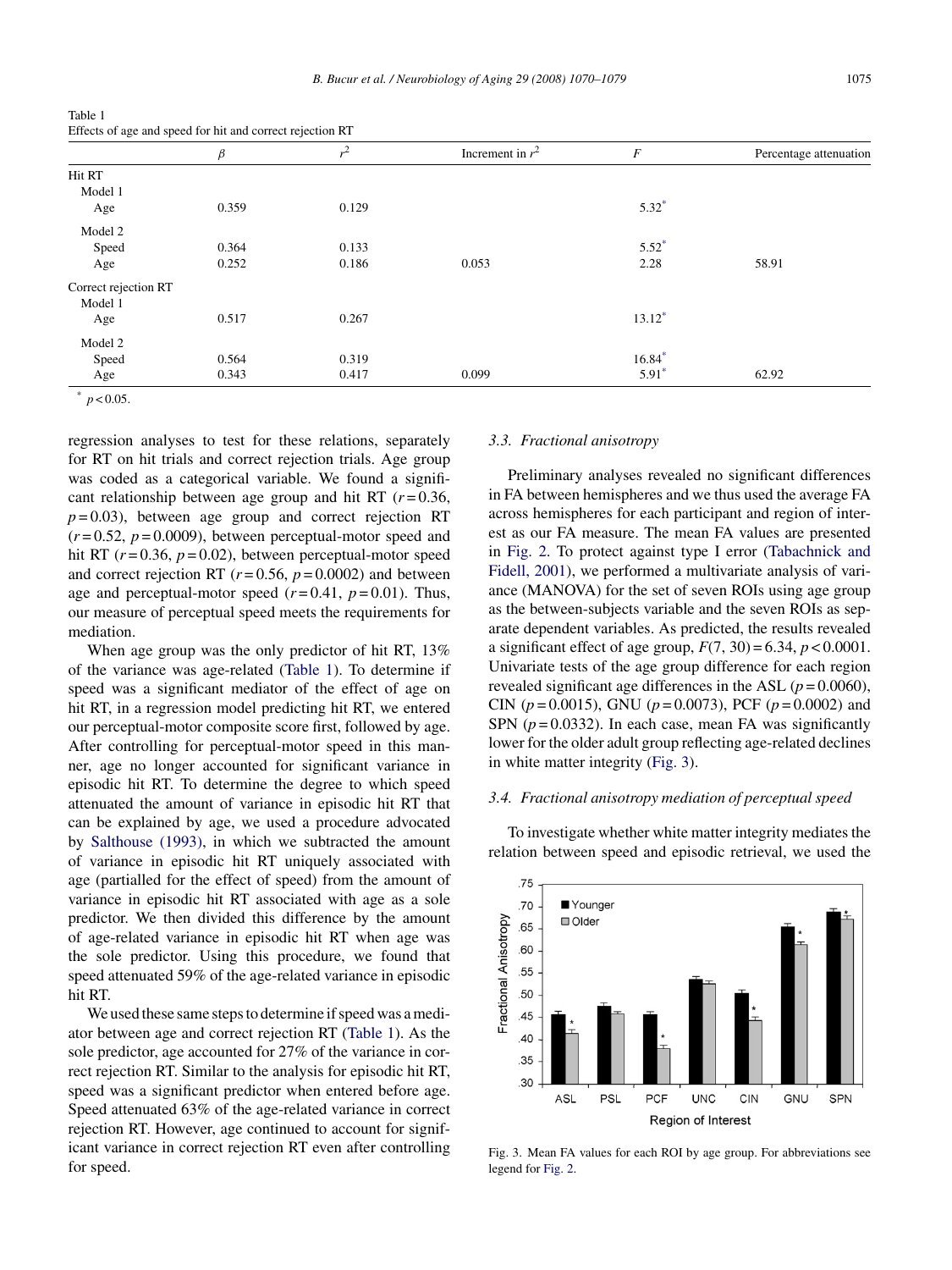| Table 2                                         |  |
|-------------------------------------------------|--|
| Effects of speed and fractional anisotropy (FA) |  |

|                      | $\beta$  | $r^2$ | Increment in $r^2$ | $\boldsymbol{F}$ | Percentage attenuation |
|----------------------|----------|-------|--------------------|------------------|------------------------|
| Hit RT               |          |       |                    |                  |                        |
| Model 1              |          |       |                    |                  |                        |
| Speed                | 0.364    | 0.133 |                    | $5.52*$          |                        |
| Model 2              |          |       |                    |                  |                        |
| <b>FA-GNU</b>        | $-0.427$ | 0.182 |                    | $8.02*$          |                        |
| Speed                | 0.247    | 0.236 | 0.054              | 2.46             | 59.40                  |
| Model 3              |          |       |                    |                  |                        |
| <b>FA-PCF</b>        | $-0.463$ | 0.214 |                    | $9.82*$          |                        |
| Speed                | 0.242    | 0.267 | 0.053              | 2.54             | 60.15                  |
| Correct rejection RT |          |       |                    |                  |                        |
| Model 1              |          |       |                    |                  |                        |
| Speed                | 0.564    | 0.319 |                    | $16.84*$         |                        |
| Model 2              |          |       |                    |                  |                        |
| FA-GNU               | $-0.479$ | 0.229 |                    | $10.72*$         |                        |
| Speed                | 0.453    | 0.410 | 0.181              | $10.75*$         | 43.26                  |
| Model 3              |          |       |                    |                  |                        |
| <b>FA-PCF</b>        | $-0.615$ | 0.379 |                    | $21.94*$         |                        |
| Speed                | 0.411    | 0.531 | 0.152              | $11.38*$         | 62.92                  |

*Note*: FA-GNU, Fractional anisotropy in the genu of the corpus callosum; FA-PCF, fractional anisotropy in the pericallosal frontal region.  $p < 0.05$ .

same regression procedures to investigate whether FA mediated the relationship between perceptual speed and episodic RT. The GNU and PCF were the only FA variables meeting the assumptions for mediation. We conducted separate regression analyses for GNU and PCF, using mean FA as a predictor variable. Additional analyses including interaction terms for left/right hemisphere differences indicated that the mediation effects did not vary significantly by hemisphere.

In the analyses of hit RT, perceptual speed accounted for 13% of the variance when it was the sole predictor (Table 2). When entered before speed, mean FA in both the GNU and PCF were significant predictors. In addition, the parameter estimates for both variables were negative, indicating that decreasing white matter integrity is associated with increasing RT (slower responses). Speed did not remain a significant predictor of hit RT after controlling for FA in the GNU and PCF. When entered before speed, mean FA in the GNU attenuated the amount of variance in hit RT associated with speed

by 59%. Analogously, entering mean FA in the PCF as the first predictor attenuated the speed-related variance in hit RT by 60%.

For episodic correct rejection RT (Table 2), mean FA in the GNU and PCF were also significant predictors, with negative parameter estimates. However, speed remained a significant predictor of correct rejection RT after controlling for FA in the GNU and PCF. Mean FA in the GNU reduced the amount of speed-related variance in correct rejection RT by speed by 43%. For mean FA in the PCF, the degree of attenuation was 52%. The bivariate correlations for all FA variables, hit RT and correct rejection RT are presented in Tables 3 and 4.

# **4. Discussion**

The results of this research lead to two important conclusions regarding individual differences in white matter

Table 3

| Correlations among fractional anisotropy and RT variables for younger adults |  |  |  |
|------------------------------------------------------------------------------|--|--|--|
|                                                                              |  |  |  |

| Correlations among fractional anisotropy and RT variables for younger adults |            |                             |          |                 |          |          |          |                   |                      |    |
|------------------------------------------------------------------------------|------------|-----------------------------|----------|-----------------|----------|----------|----------|-------------------|----------------------|----|
| Variables                                                                    |            | $\mathcal{D}_{\mathcal{L}}$ |          | 4               |          | 6        |          | 8                 | 9                    | 10 |
| $(1)$ Hit RT                                                                 |            |                             |          |                 |          |          |          |                   |                      |    |
| (2) Correct rejection RT                                                     | $0.833***$ |                             |          |                 |          |          |          |                   |                      |    |
| (3) Perceptual-motor speed                                                   | 0.324      | 0.457                       |          |                 |          |          |          |                   |                      |    |
| (4) PCF                                                                      | $-0.149$   | $-0.276$                    | $-0.427$ | $\qquad \qquad$ |          |          |          |                   |                      |    |
| $(5)$ ASL                                                                    | 0.108      | 0.032                       | 0.175    | 0.054           |          |          |          |                   |                      |    |
| (6) PSL                                                                      | $-0.032$   | $-0.164$                    | 0.061    | 0.452           | 0.420    |          |          |                   |                      |    |
| (7) UNC                                                                      | $-0.083$   | $-0.199$                    | $-0.249$ | $0.585***$      | 0.002    | 0.355    |          |                   |                      |    |
| (8) CIN                                                                      | $-0.089$   | 0.058                       | $-0.137$ | 0.332           | $-0.120$ | 0.261    | 0.416    | $\qquad \qquad -$ |                      |    |
| (9) GNU                                                                      | 0.119      | 0.285                       | 0.201    | $-0.277$        | $-0.197$ | $-0.251$ | $-0.048$ | 0.122             |                      |    |
| $(10)$ SPN                                                                   | $-0.032$   | 0.129                       | $-0.265$ | 0.277           | $-0.328$ | $-0.272$ | 0.375    | 0.382             | $0.458$ <sup>*</sup> |    |

 $p < 0.05$ .

 $p < 0.01$ .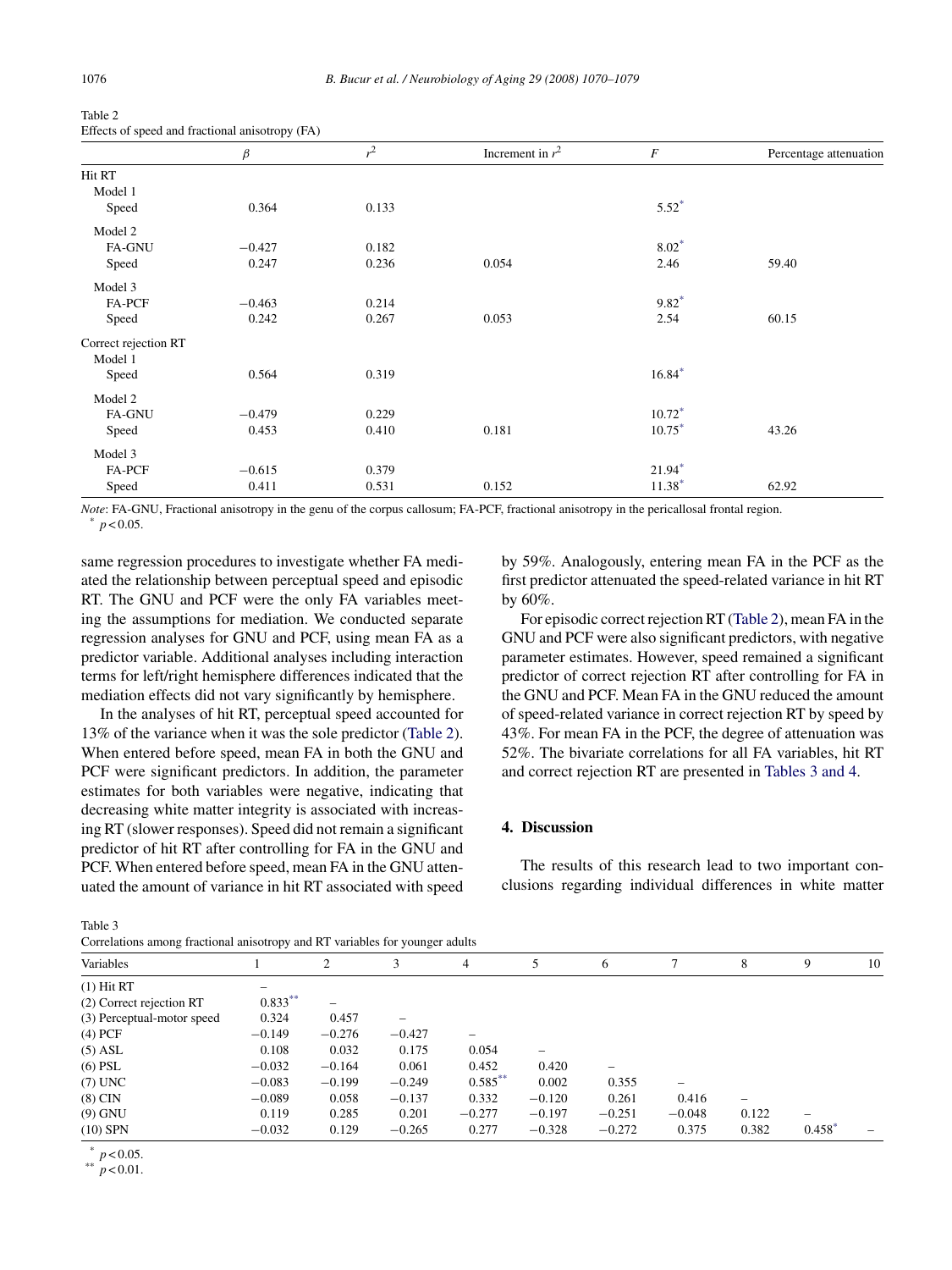*B. Bucur et al. / Neurobiology of Aging 29 (2008) 1070–1079* 1077

Table 4 Correlations among fractional anisotropy and RT variables for older adults

| Variables                  |            | 2           | 3        | $\overline{4}$ | 5                        | 6        |       | 8        | 9     | 10 |
|----------------------------|------------|-------------|----------|----------------|--------------------------|----------|-------|----------|-------|----|
| $(1)$ Hit RT               |            |             |          |                |                          |          |       |          |       |    |
| (2) Correct rejection RT   | $0.777***$ |             |          |                |                          |          |       |          |       |    |
| (3) Perceptual-motor speed | 0.205      | 0.452       |          |                |                          |          |       |          |       |    |
| $(4)$ PCF                  | $-0.493*$  | $-0.613***$ | 0.114    |                |                          |          |       |          |       |    |
| $(5)$ ASL                  | 0.210      | $-0.002$    | $-0.092$ | $-0.124$       | $\overline{\phantom{0}}$ |          |       |          |       |    |
| $(6)$ PSL                  | $-0.152$   | $-0.087$    | 0.152    | 0.237          | 0.367                    | -        |       |          |       |    |
| $(7)$ UNC                  | $-0.271$   | $-0.270$    | 0.180    | 0.370          | 0.191                    | 0.251    | -     |          |       |    |
| $(8)$ CIN                  | 0.180      | 0.014       | 0.052    | 0.372          | $-0.102$                 | $-0.178$ | 0.233 |          |       |    |
| $(9)$ GNU                  | $-0.493*$  | $-0.565***$ | $-0.323$ | 0.405          | $-0.325$                 | 0.169    | 0.119 | 0.005    |       |    |
| $(10)$ SPN                 | $-0.109$   | $-0.151$    | 0.294    | 0.410          | $-0.488*$                | 0.010    | 0.011 | $0.505*$ | 0.200 |    |

 $p < 0.05$ .

 $p < 0.01$ .

integrity and the mechanisms for the speed mediation of episodic memory retrieval. First, consistent with previous research ([Park et al., 2002; Salthouse, 1993, 1996; Veiel](#page-8-0) [and Storandt, 2003\),](#page-8-0) we found that perceptual-motor speed mediated the relationship between episodic retrieval RT and age. This was true for both hit and correct rejection trials. For correct rejection RT, however, age continued to account for significant variance in performance even after controlling for perceptual-motor speed. That is, although age-related slowing in both hits and correct rejections shares substantial variance with elementary perceptual speed, there is some additional age-related effect in correct rejection decisions. This difference in the degree to which perceptual speed mediates age-related changes in hits versus correct rejections has not been reported previously. This pattern may represent age-related variation in the decision process involved in terminating memory search on correct rejection trials, or rechecking the decision outcome on these trials prior to responding [\(Chun and Wolfe, 1996\).](#page-8-0) Although the age group  $\times$  trial type interaction was not significant, there was a trend for a greater degree of age-related slowing for correct rejections (137 ms) compared to hits (91 ms).

Second, and more importantly, we demonstrated a mechanism for the slowing in perceptual speed that is a common dimension of age-related differences in many forms of cognitive performance. As mentioned previously in the Introduction, although there is substantial evidence that speed mediates age-related declines in episodic retrieval, very little is known about the neural mechanism of speed. Consistent with other research [\(Head et al., 2004; Madden et al., 2007;](#page-8-0) [Pfefferbaum et al., 2005; Salat et al., 2005\),](#page-8-0) we found agerelated declines in white matter integrity, as indexed by lower FA, in five of our seven ROIs. Only FA in the genu of the corpus callosum and in pericallosal frontal white matter, however, mediated the relation between perceptual-motor speed and episodic retrieval for both hit and correct rejection RT. This finding suggests that white matter decline as indexed by FA, particularly for prefrontal regions, serves as one of the mechanisms for perceptual-motor slowing. Because much

of the age-related variance in episodic memory retrieval is shared with speed, we propose that decreasing integrity of white matter pathways contributes to the age-related deficits found in our episodic retrieval task by impairing the transmission of information among a widely distributed network of cortical regions, essentially disconnecting task-relevant regions. Although FA is a statistical mediator of this relationship, we cannot be sure of the biological changes that lead to these changes in FA. Such changes during normal aging may include an increased number of white matter lesions, age-related myelin loss, and increases in extracellular space ([Moseley, 2002\).](#page-8-0)

The disconnection idea is consistent with other research showing a relationship between white matter integrity and speed-based measures of cognitive performance, as defined by measures of white matter lesion volume ([Gunning-Dixon](#page-8-0) [and Raz, 2000; Leaper et al., 2001; van den Heuvel et al.,](#page-8-0) [2006\)](#page-8-0) and FA [\(Madden et al., 2004; O'Sullivan et al., 2001;](#page-8-0) [Sullivan et al., 2006\).](#page-8-0) In the current study, the mediating effects of FA varied as a function of the decision process, being stronger for hits than for correct rejections. This finding raises the possibility that for hits trials, episodic recollection and familiarity are dependent on perceptual speed as mediated by white matter pathways within the frontal lobe, whereas other processes contributing to correct rejections rely on additional input from nonfrontal mechanisms.

In conclusion, this research suggests that declines in white matter integrity of prefrontal regions contribute to the agerelated slowing in episodic retrieval occurring as a function of age. It appears that, even in otherwise healthy older adults, deterioration of the white matter tracts due to normal aging slows the transmission of information across a network of cortical structures necessary for the retrieval of information from episodic long term memory.

# **Conflict of interest**

The authors have no actual or potential conflict of interest associated with this research.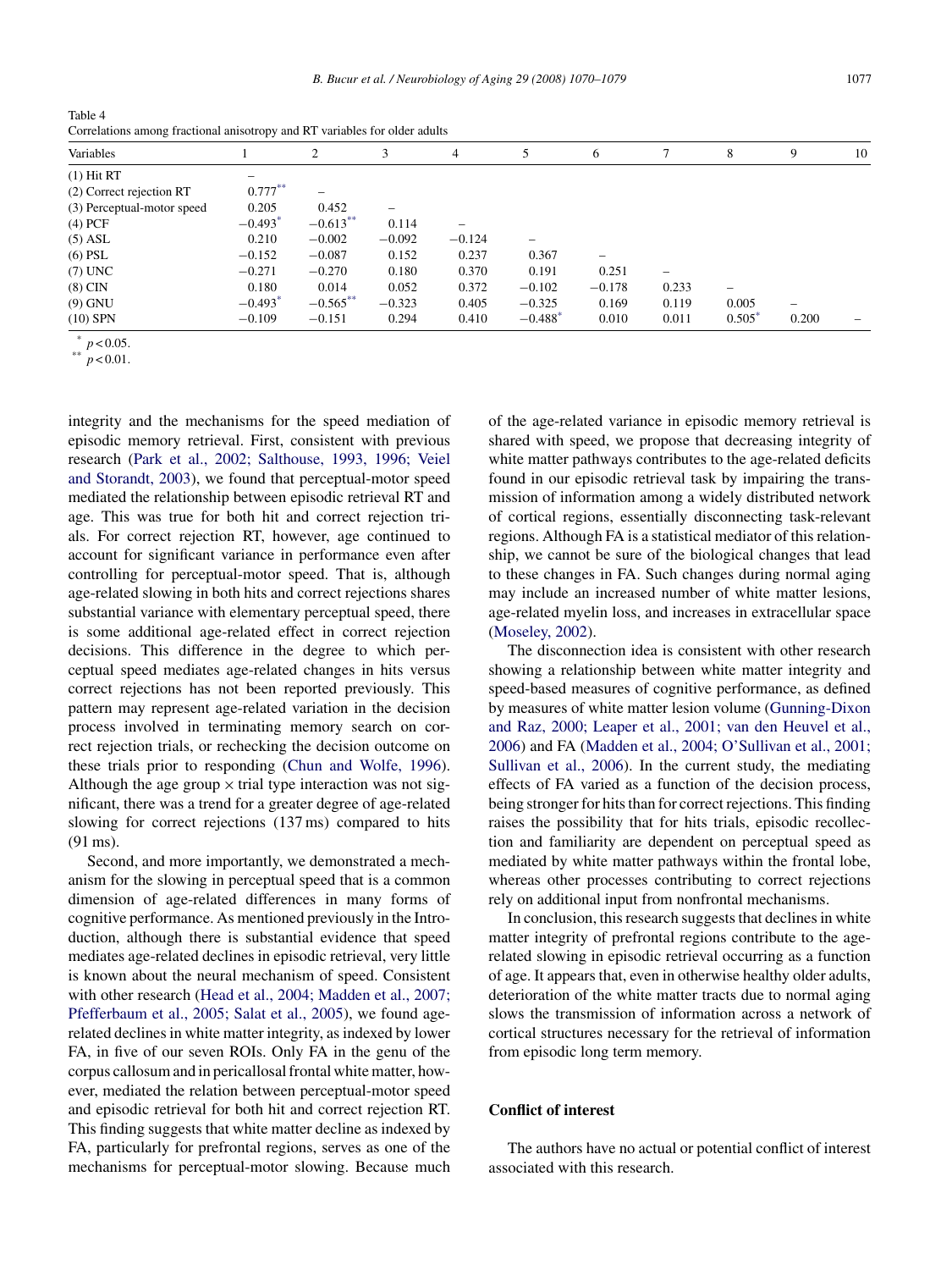## <span id="page-8-0"></span>**Acknowledgements**

This research was supported by grants R01 AG011622, R01 AG19731, R37 AG002163 and T32 AG00029, from the National Institute on Aging. We are grateful for assistance from Susanne Harris, Leslie Crandell Dawes and Sara Moore. We also thank Ian Dobbins for helpful comments.

# **References**

- Baron, R.M., Kenny, D.A., 1986. The moderator-mediator variable distinction in social psychological research: conceptual, strategic, and statistical considerations. J. Pers. Soc. Psychol. 51 (6), 1173–1182.
- Beaulieu, C., 2002. The basis of anisotropic water diffusion in the nervous system—a technical review. NMR Biomed. 15 (7–8), 435–455.
- Beck, A.T., 1978. The Beck Depression Inventory. Psychological Corporation, New York.
- Braver, T.S., Barch, D.M., 2002. A theory of cognitive control, aging cognition, and neuromodulation. Neurosci. Biobehav. Rev. 26 (7), 809–817.
- Burke, D.M., MacKay, D.G., James, L.E., 2000. Theoretical approaches to language and aging. In: Perfect, T.J., Maylor, E.A. (Eds.), Models of Cognitive Aging. Oxford University Press, New York, pp. 204–237.
- Cabeza, R., 2001. Functional neuroimaging of cognitive aging. In: Cabeza, R., Kingstone, A. (Eds.), Handbook of Functional Neuroimaging of Cognition. MIT Press, Cambridge, MA, pp. 331–377.
- Cabeza, R., 2002. Hemispheric asymmetry reduction in older adults: the HAROLD model. Psychol. Aging 17 (1), 85–100.
- Christensen, K.J., Moye, J., Armson, R.R., Kern, T.M., 1992. Health screening and random recruitment for cognitive aging research. Psychol. Aging 7, 204–208.
- Chun, M.M., Wolfe, J.M., 1996. Just say no: how are visual searches terminated when there is no target present? Cogn. Psychol. 30 (1), 39–78.
- Craik, F.I.M., 1994. Memory changes in normal aging. Curr. Dir. Psychol. Sci. 3 (5), 155–158.
- Fazekas, F., Niederkor, K., Schmidt, R., Offenbacher, H., Honner, S., Bertha, G., Lechner, H., 1988. White matter signal abnormalities in normal individuals: correlation with carotid ultrasonagraphy, cerebral blood flow measurements, and cerebrovascular risk factors. Stroke 19, 1285–1288.
- Folstein, M.F., Folstein, S.E., McHugh, P.R., 1975. "Mini-mental state". A practical method for grading the cognitive state of patients for the clinician. J. Psychiatr. Res. 12 (3), 189–198.
- Glisky, E.L., Rubin, S.R., Davidson, P.S., 2001. Source memory in older adults: an encoding or retrieval problem? J. Exp. Psychol. Learn. Mem. Cogn. 27 (5), 1131–1146.
- Grady, C., 2005. Functional connectivity during memory tasks in healthy aging and dementia. In: Cabeza, R., Nyberg, L., Park, D. (Eds.), Cognitive Neuroscience of Aging: Linking Cognitive and Cerebral Aging. Oxford University Press, Oxford, pp. 286–308.
- Greenwood, P.M., 2000. The frontal aging hypothesis evaluated. J. Int. Neuropsychol. Soc. 6 (6), 705–726.
- Gunning-Dixon, F.M., Raz, N., 2000. The cognitive correlates of white matter abnormalities in normal aging: a quantitative review. Neuropsychology 14 (2), 224–232.
- Head, D., Buckner, R.L., Shimony, J.S., Williams, L.E., Akbudak, E., Conturo, T.E., McAvoy, M., Morris, J.C., Snyder, A.Z., 2004. Differential vulnerability of anterior white matter in nondemented aging with minimal acceleration in dementia of the Alzheimer type: evidence from diffusion tensor imaging. Cereb. Cortex 14 (4), 410–423.
- Kramer, A.F, Madden, D.J. Attention. In: Craik, F.I.M., Salthouse, T.A. (Eds.). The Handbook of Aging and Cognition, third ed. Erlbaum, Mahwah, NJ, in press.
- Leaper, S.A., Murray, A.D., Lemmon, H.A., Staff, R.T., Deary, I.J., Crawford, J.R., et al., 2001. Neuropsychologic correlates of brain white matter

lesions depicted on MR images: 1921 Aberdeen birth cohort. Radiology 221 (1), 51–55.

- Li, S.-C., Lindenberger, U., Sikstrom, S., 2001. Aging cognition: from neuromodulation to representation. Trends Cogn. Sci. 5 (11), 479–486.
- Light, L.L., 2000. Memory changes in adulthood. In: Qualls, S.H., Abeles, N. (Eds.), Psychology and The Aging Revolution: How We Adapt to a Longer Life. American Psychological Association, Washington, DC, pp. 73–97.
- Madden, D.J., Spaniol, J., Whiting, W.L., Bucur, B., Provenzale, J.M., Cabeza, R., et al., 2007. Adult age differences in the functional neuroanatomy of visual attention: a combined fMRI and DTI study. Neurobiol. Aging 28 (3), 459–476.
- Madden, D.J., Whiting, W.L., Huettel, S.A., White, L.E., MacFall, J.R., Provenzale, J.M., 2004. Diffusion tensor imaging of adult age differences in cerebral white matter: relation to response time. Neuroimage 21 (3), 1174–1181.
- Makris, N., Papadimitriou, G.M., van der Kouwec, A., Kennedy, D.N., Hodgea, S.M., Dale, A.M., et al., 2006. Frontal connections and cognitive changes in normal aging Rhesus monkeys: a DTI study. Neurobiol. Aging.
- Moseley, M., 2002. Diffusion tensor imaging and aging—a review. NMR Biomed. 15 (7–8), 553–560.
- O'Sullivan, M., Jones, D.K., Summers, P.E., Morris, R.G., Williams, S.C., Markus, H.S., 2001. Evidence for cortical "disconnection" as a mechanism of age-related cognitive decline. Neurology 57 (4), 632–638.
- Park, D.C., Gutchess, A.H., 2005. Long-term memory and aging: a cognitive neuroscience perspective. In: Cabeza, R., Nyberg, L., Park, D. (Eds.), Cognitive Neuroscience of Aging: Linking Cognitive and Cerebral Aging. Oxford University Press, New York, pp. 218–245.
- Park, D.C., Lautenschlager, G., Hedden, T., Davidson, N.S., Smith, A.D., Smith, P.K., 2002. Models of visuospatial and verbal memory across the adult life span. Psychol. Aging 17 (2), 299–320.
- Peters, A., Sethares, C., 2002. Aging and the myelinated fibers in prefrontal cortex and corpus callosum of the monkey. J. Comp. Neurol. 442 (3), 277–291.
- Pfefferbaum, A., Adalsteinsson, E., Sullivan, E.V., 2005. Frontal circuitry degradation marks healthy adult aging: evidence from diffusion tensor imaging. Neuroimage 26 (3), 891–899.
- Salat, D.H., Tuch, D.S., Greve, D.N., van der Kouwe, A.J., Hevelone, N.D., Zaleta, A.K., Rosen, B.R., Fischl, B., Corkin, S., Rosas, H.D., Dale, A.M., 2005. Age-related alterations in white matter microstructure measured by diffusion tensor imaging. Neurobiol. Aging 26 (8), 1215– 1227.
- Salthouse, T.A., 1992. What do adult age differences in the Digit Symbol Substitution Test reflect? J. Gerontol. 47 (3), P121–P128.
- Salthouse, T.A., 1993. Speed mediation of adult age differences in cognition. Dev. Psychol. 29 (4), 722–738.
- Salthouse, T.A., 1996. The processing-speed theory of adult age differences in cognition. Psychol. Rev. 103 (3), 403–428.
- Salthouse, T.A, Madden, D.J. Information processing speed and aging. In: Deluca, J., Kalmar, J. (Eds.). Information Processing Speed in Clinical Populations. Psychology Press, New York, in press.
- Schretlen, D., Pearlson, G.D., Anthony, J.C., Aylward, E.H., Augustine, A.M., Davis, A., et al., 2000. Elucidating the contributions of processing speed, executive ability, and frontal lobe volume to normal age-related differences in fluid intelligence. J. Int. Neuropsychol. Soc. 6 (1), 52–61.
- Spaniol, J., Madden, D.J., Voss, A., 2006. A diffusion model analysis of adult age differences in episodic and semantic long-term memory retrieval. J. Exp. Psychol. Learn. Mem. Cogn. 32 (1), 101–117.
- Sullivan, E.V., Adalsteinsson, E., Hedehus, M., Ju, C., Moseley, M., Lim, K.O., Pfefferbaum, A., 2001. Equivalent disruption of regional white matter microstructure in ageing healthy men and women. NeuroReport 12, 99–104.
- Sullivan, E.V., Adalsteinsson, E., Pfefferbaum, A., 2006. Selective agerelated degradation of anterior callosal fiber bundles quantified in vivo with fiber tracking. Cereb. Cortex 16 (7), 1030–1039.